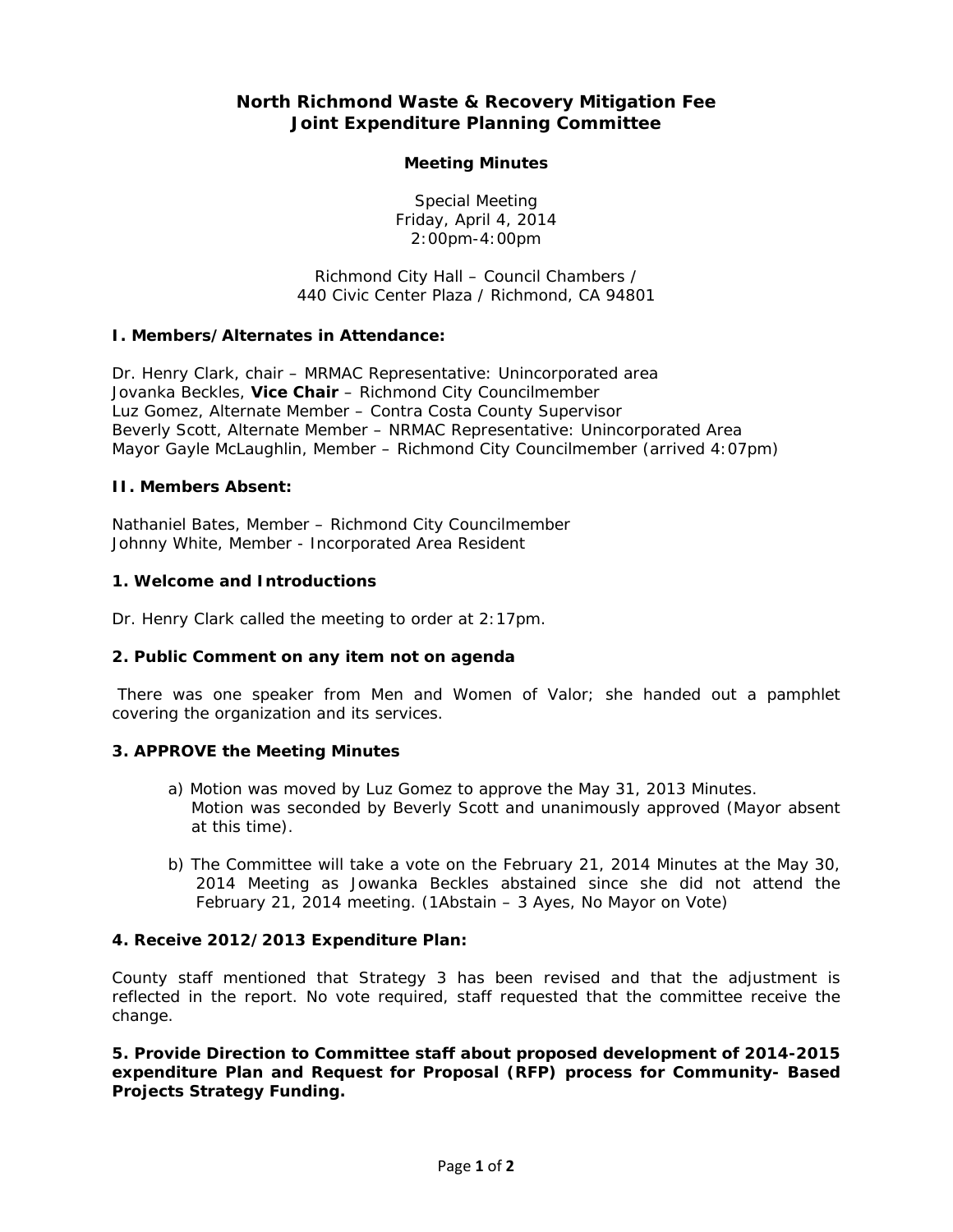There were five (5) speakers that provided comments and updates regarding North Richmond activities, and requested additional funding to be allocated. Luz applauded the work of the organizations in North Richmond for the upkeep of the gardens.

There was discussion between Committee staff and Committee Members regarding the 2014-2015 Expenditure Plan Budget Allocation Scenarios 1, 2 and 3. Committee staff suggested that the Committee go with Scenario #2. On-going discussion continued between Committee Members regarding the budget. Luz Gomez and Beverley Scott both provided recommendations on how funding should be allocated. After further discussion by Committee Members, a final recommendation was made by the Committee similar to the recommendations made by both Luz and Beverley (see the funding recommendation table attached regarding the funding allocation details).

Luz then made a motion that CHDC manage the operations of community based projects and gardens for Fiscal Year 2014-2015. All Committee members were in favor that CHDC be selected to be the fiscal agent. Luz also stated that 20% of the funding would go to CHDC to manage the contracts.

Discussion regarding the Request for Proposal Funding began, with Luz recommending that the RFP include the following:

- (A) That approximately **\$93,000** in funding will be available to all nonprofits for One-Time Community Based Projects.
- (B) Approximately **\$40,000** will be available under the New Neighborhood Community Garden Projects Strategy to organizations that have been maintaining the gardens over the years and that the idea of this funding is to create on-going funding for existing gardens based on a per square foot, and that the funding is not for new gardens.

Luz then recommended that the following be included in the RFP:

- one time funds that have rolled over (cannot count on it every year);
- Select local residents to do the work;
- Fund for local resident activities, with no maintenance required;
- Fund five (5) projects up to 25K each for the One-Time Community Based Projects; and
- The County and City Staff prepare and release an RFP and recommend the organizations that may be eligible to receive the funding.

# **6. Receive Presentations about Mitigation Funded Strategies from the Community Services Coordinator and others.**

There were six (6) speakers that provided general comments and updates regarding North Richmond activities.

# **7. Adjourn to next Meeting**

Meeting was adjourned by Clark at 4:20pm to the next regularly scheduled meeting on Friday, May 30, 2014.